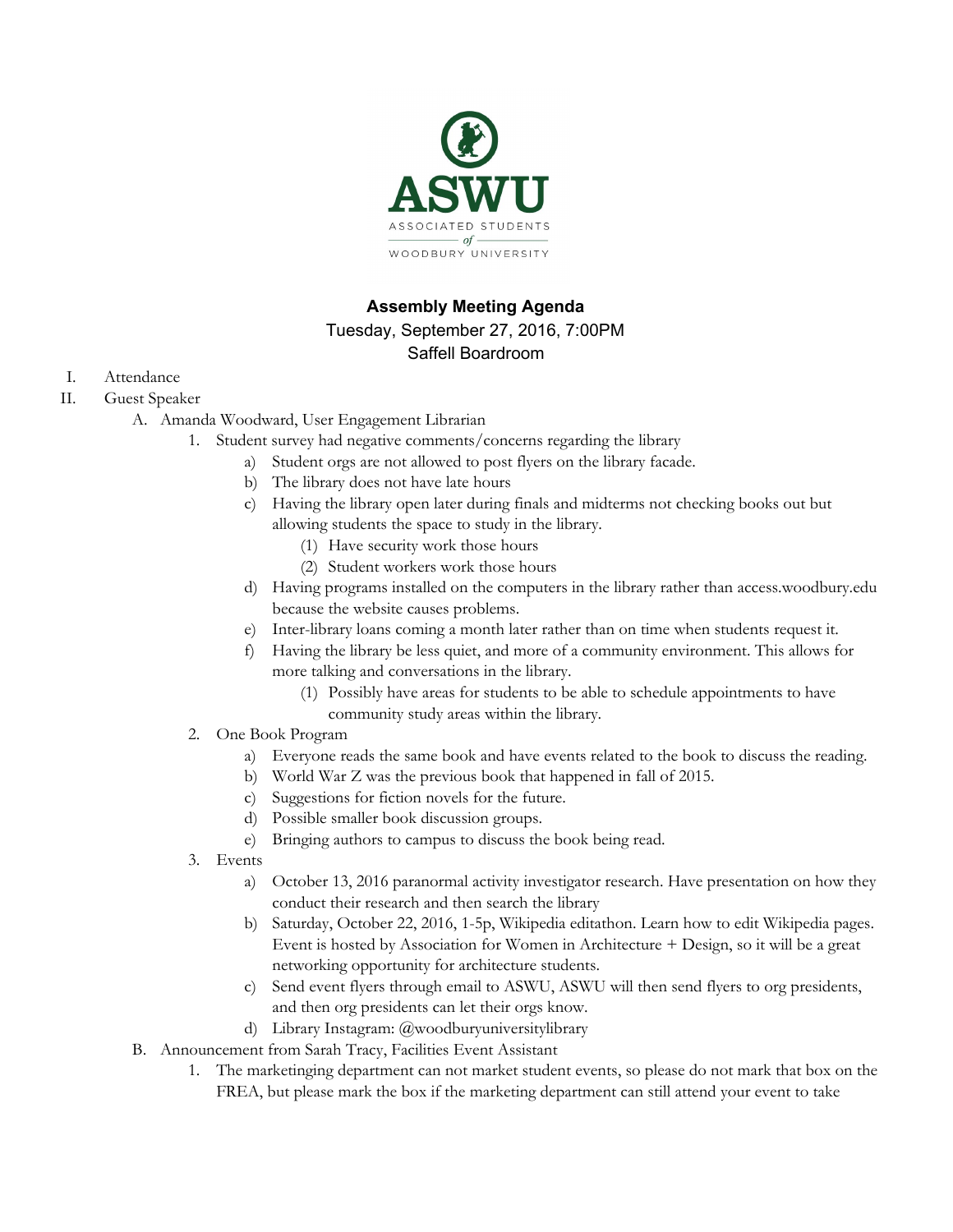photos. The next iteration of FREA will have this edit.

## III. Event Announcements

- A. ZOMBIE RUN (RHA): Thursday, September 29, 7:00PM 9:30PM (Main Quad)
- B. CAB N GET IT: Wednesday, October 5, 12:00PM 1:00PM (Main Quad)
- C. FRESH PRODUCE (Zone V): Friday, October 7, 5:00PM 7:00PM (Nan Rae Gallery)
- D. OPEN HOUSE: Saturday, October 8, 2016, 8:00AM 2:00PM
- E. October 4th Taco Tuesday, Woody's
- F. October 12th Food for your well being, Woody's
- G. October 13th Octoberfest, Woody's
- H. October 31st Halloween Food, Woody's
- IV. Senator Reports
	- A. College of Liberal Arts
		- 1. VACANT
	- B. School of Architecture
		- 1. Mohamed Hasan
			- a) Printing
				- (1) Taking action to lower printing
			- b) Studio Scrap Bins
				- (1) Set up with second year studio professor to start project
				- (2) Began budget
			- c) New Studio Desks
				- (1) In third year will be getting new desks
			- d) Study Abroad Program
				- (1) Full halt
				- (2) 4B requirement
					- (a) Brazil
					- (b) To be executed in the next 1-3 years
			- e) Assist.org
				- (1) Website allows you to see what school you can transfer to
				- (2) Woodbury is not on this website
				- (3) Only for Cal State and UC systems
			- f) Advisors
				- (1) Advisors will now be permanent until you graduate
			- g) Slideroom website
				- (1) A website that allows you to apply to college (similar to the Common App)
				- (2) Woodbury will now be on the website
			- h) Transfer portfolios
				- (1) Not having example portfolios for students transferring to be able to see
				- (2) This will be on the new website
			- i) Ambassador Program
				- (1) Invite students to be an ambassador and go to old colleges or high schools to talk about your experience at Woodbury University
		- 2. Hind Hattar
			- a) Studio Scrap Bins
				- (1) Having those be created as soon as possible.
			- b) Security
				- (1) Updating security in studios
				- (2) Having cameras in studio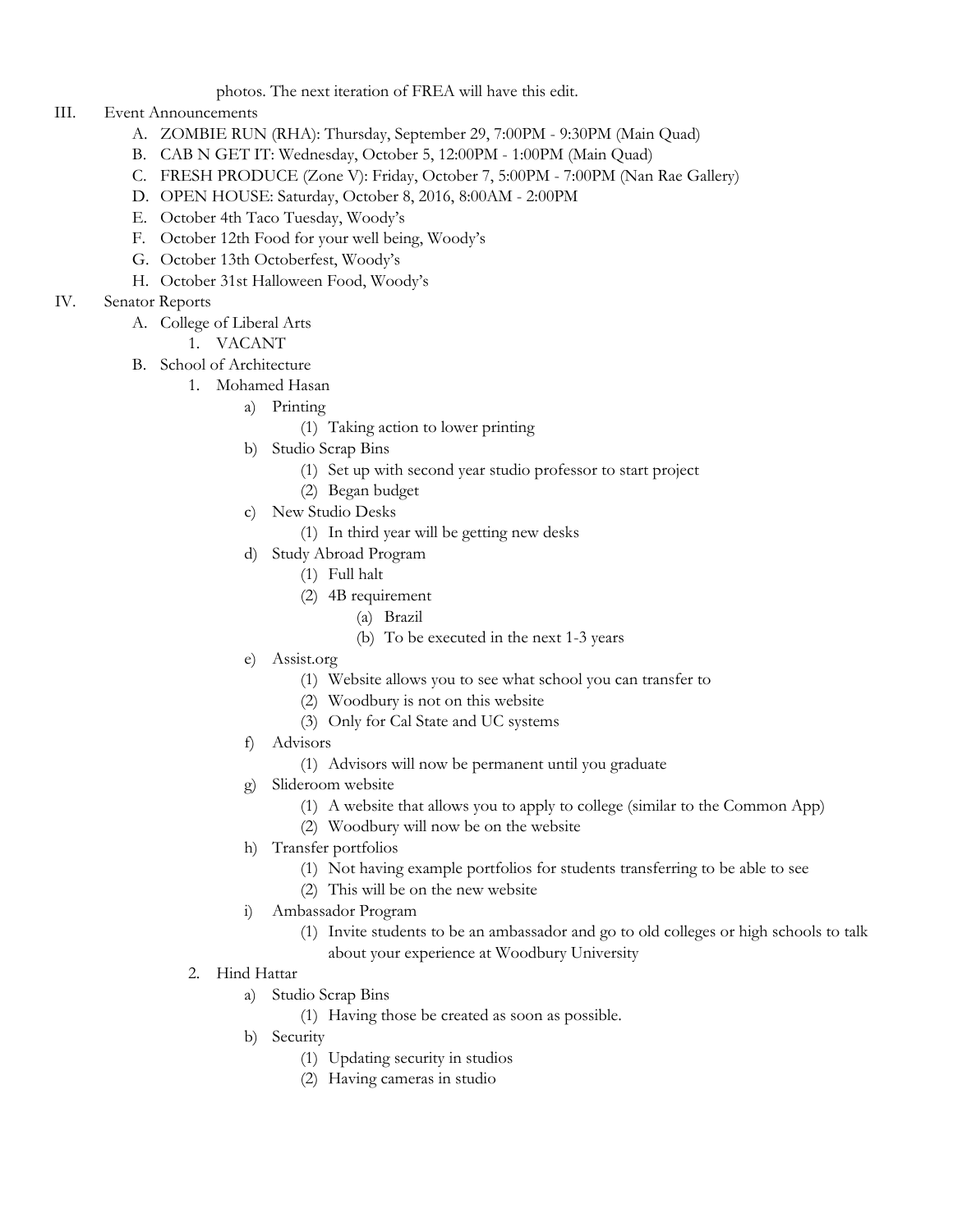- c) 24 hours studios reduced
	- (1) Having them close from 2a-6a
- d) Pool not being utilized
	- (1) Having it more closed off for more privacy
- 3. School of Business
	- a) Roderick Harris-Wright
		- (1) Business orgs have negative concerns regarding the way that ASWU meetings are ran and how rules are being enforced
- C. School of Media, Culture, & Design
	- 1. Andrew Hill
		- a) Meeting with MCD Dean on October 4, 2016

#### V. Executive Board Reports

- A. Jia Er Lin………………………………………………………………………………….President
	- 1. jiaer.lin@woodburyuniversity.edu
- B. Alexandra Holguin.………………………………………………………..Executive Vice President
	- 1. [aswu@woodbury.edu](mailto:aswu@woodbury.edu)
		- a) Attendance: if you would like to know your attendance history, please see Alex after the meeting. Also if you walked in late, let Alex know.
		- b) Soccer goal nets installed in the basketball courts
		- c) Interns & Project Managers
			- (1) Bird Feeders in South Hall Courtyard
			- (2) Speakers in South Hall Courtyard
			- (3) "Woodstock" to "Woodbury": "BURY" letters will be cut and "WOODBURY" sign will be used.
			- (4) Basketball hoop nets: research stage.
			- (5) Hammocks will soon be installed in The Grove (space behind the Pool).
			- (6) Community garden dirt to be installed soon to come.
- C. Alexandra Rodriguez……………………………………………………..Vice President of Finance
	- 1. [Alex.rodriguez@woodburyuniversity.edu](mailto:Alex.rodriguez@woodburyuniversity.edu)
		- a) All transfers have been submitted
		- b) Orgs' responsibility to check and make sure all funding amounts are correct and are in
- D. Esteban Cerna………………………………....…………..Vice President of Student Organizations

## 1. [esteban.m.cerna@hotmail.com](mailto:esteban.m.cerna@hotmail.com)

a) Send org member rosters of organizations to Esteban, will be used to help with health/risk management of the org

# E. Stephanie Sandoval……………………………………………………..Vice President of Marketing

- 1. [stephanie.sandoval@woodburyuniversity.edu](mailto:stephanie.sandoval@woodburyuniversity.edu)
	- a) OAC events: send in flyers at least two weeks in advance.
- b) To get any flyers on the website, please have it first approved and then send it to Stephanie.
- F. Amanda Sachartoff…………………………………………………...Vice President of Student Life
	- 1. [amandasachartoff@gmail.com](mailto:amandasachartoff@gmail.com)
		- a) CAB 'N Get It will be this Wednesday, it will be a breast cancer awareness event.
		- b) DOT-Mocracy as a voting venue to see when students across different majors are available. These availability times will be shared with faculty/staff and all student organizations, so everyone knows when it will be best to have events. Dot-Mocracy posters are up and around campus, please grab a dot sticker and place it to time slots when you are free.
		- c) Atmosphere venue Gene Autry Museum, October 29th, possible themes:
			- (1) All white